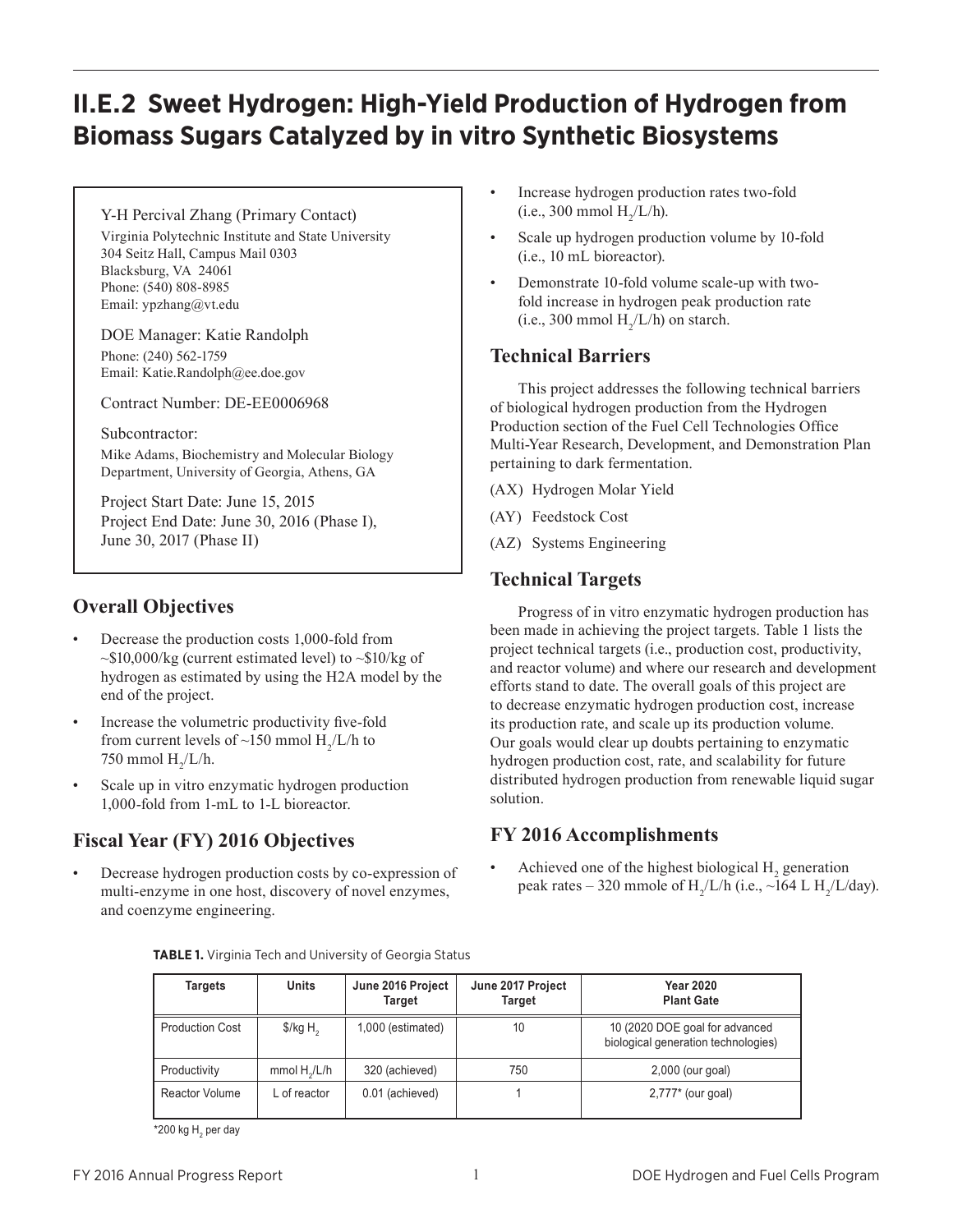- Scaled up recombinant enzyme production 1,000fold from several milligrams to tens of grams and recombinant hydrogenase production 50-fold from ten milligrams to 500 milligrams.
- Designed and validated biomimetic electron transport chains for accelerating hydrogen peak generation rates five-fold from ~60 mmol to ~300 mmol of  $H_2/L/h$ .
- Validated the feasibility of engineering dehydrogenases to work on a low-cost and more stable biomimetic coenzyme, nicotinamide riboside (NR).
- Found out ways to precisely control expression level of each enzyme in multiple-gene coexpression.

 $\begin{array}{ccccc} \diamond & \diamond & \diamond & \diamond & \diamond & \diamond & \end{array}$ 

#### **INTRODUCTION**

Water splitting for hydrogen production is critical for sustainable, renewable hydrogen production. Water electrolysis suffers from high production costs and low electrolysis efficiencies. Water splitting at high temperature requires high temperature thermal energy sources and raises serious material challenges. Water splitting at low or even ambient temperature is highly desired when considering material challenges, availability of high-temperature thermal energy sources, and distributed hydrogen production systems. A few methods conducted at low temperatures are under investigation, including photocatalytic water splitting, photo-electrochemical water splitting, photobiological water splitting, and microbial electrolysis cells. However, they suffer from low hydrogen generation rates and/or low energy conversion efficiencies.

Renewable hydrogen production via water splitting energized by chemical energy stored in biomass is extremely attractive because biomass sugars are the most abundant renewable chemical energy [1]. However, microbial anaerobic fermentation (dark fermentation) suffers from low hydrogen yields, where the theoretical yield is  $4 H<sub>2</sub>$  per glucose molecule according to the reaction:  $C_6H_{12}O_6 + 2H_2O =$  $4 H<sub>2</sub> + 2 CH<sub>3</sub>COOH (acetate) + 2 CO<sub>2</sub>. Although microbial$ electrolysis cells enable the utilization of acetate or other organic matter supplemented with an electrical input to split water to generate more hydrogen, this two-step conversion requires two reactors, has decreased energy efficiency compared to the theoretical hydrogen yield (i.e.,  $12 \text{ H}_2$  per glucose molecule and water) due to electricity consumption, slow hydrogen generation rates, and requires high capital investment of microbial water electrolysis. Recently, we demonstrated in vitro synthetic enzymatic biosystems to generate theoretical yields of hydrogen energized by numerous carbohydrates, such as, starch, cellodextrins, glucose, xylose, and xylooligosaccharides [2]. But some serious barriers to industrial scale-up potential remain,

including (1) enzyme production cost, (2) enzyme stability, (3) coenzyme cost and stability, (4) (slow) reaction rates, and (5) scale-up feasibility [3]. In this project, we propose to address the above issues at the laboratory scale.

#### **APPROACH**

The general approach for this project is to apply biochemistry and protein engineering, microbiology, molecular biology, chemistry, and engineer design principles to address technical barriers pertaining to industrial needs of enzymatic hydrogen production (i.e., production costs, reaction rate, and scalability). We have multiple subtasks aiming to achieve each objective. To decrease hydrogen production costs, we co-expressed multiple enzymes in one *E. coli* host and found out the best strategy to precisely control protein expression levels; discovered new hyperthermophilic enzymes; and engineered coenzyme preference of dehydrogenases to biomimetic coenzymes. To increase hydrogen generation rates, we developed kinetic model and identified the rate-limiting steps; constructed novel biomimetic electron transport chains; and built enzyme complexes featuring substrate channeling. To scale up hydrogen production, we scaled up recombinant protein production in *E. coli* and recombinant hydrogenase production, as well as demonstrated hydrogen productions in large bioreactors.

#### **RESULTS**

The overall goal of the first phase of this project was to demonstrate 10-fold volume scale-up with two-fold increase in hydrogen peak production rate (i.e., 300 mmol  $H_2/L/h$ ) on starch. Figure 1A shows the profile of hydrogen evolution from the starch/water solution catalyzed by the synthetic enzymatic biosystem, which was conducted in a 10-mL bioreactor (Figure 1B). The peak hydrogen generation rate demonstrated was 320 mmol  $H_2/L/h$  (meeting the Phase 1 go/no-go criteria), which is one of the highest biological hydrogen production rates reported, compared to dark fermentation, photobiological means, and microbial electrolysis cells.

To decrease hydrogen production costs, we have three subtasks: (1) decrease enzyme production costs, (2) discover better enzymes, and (3) engineer the coenzyme preference of dehydrogenases.

#### Decrease Enzyme Production Costs

To decrease enzyme production costs and the number of *E. coli* hosts for protein production, we co-expressed four enzymes in one host at its maximum recombinant protein production capacity and hoped to precisely control each enzyme expression level for nearly equal enzyme activities, where individual apparent activity is equal to specific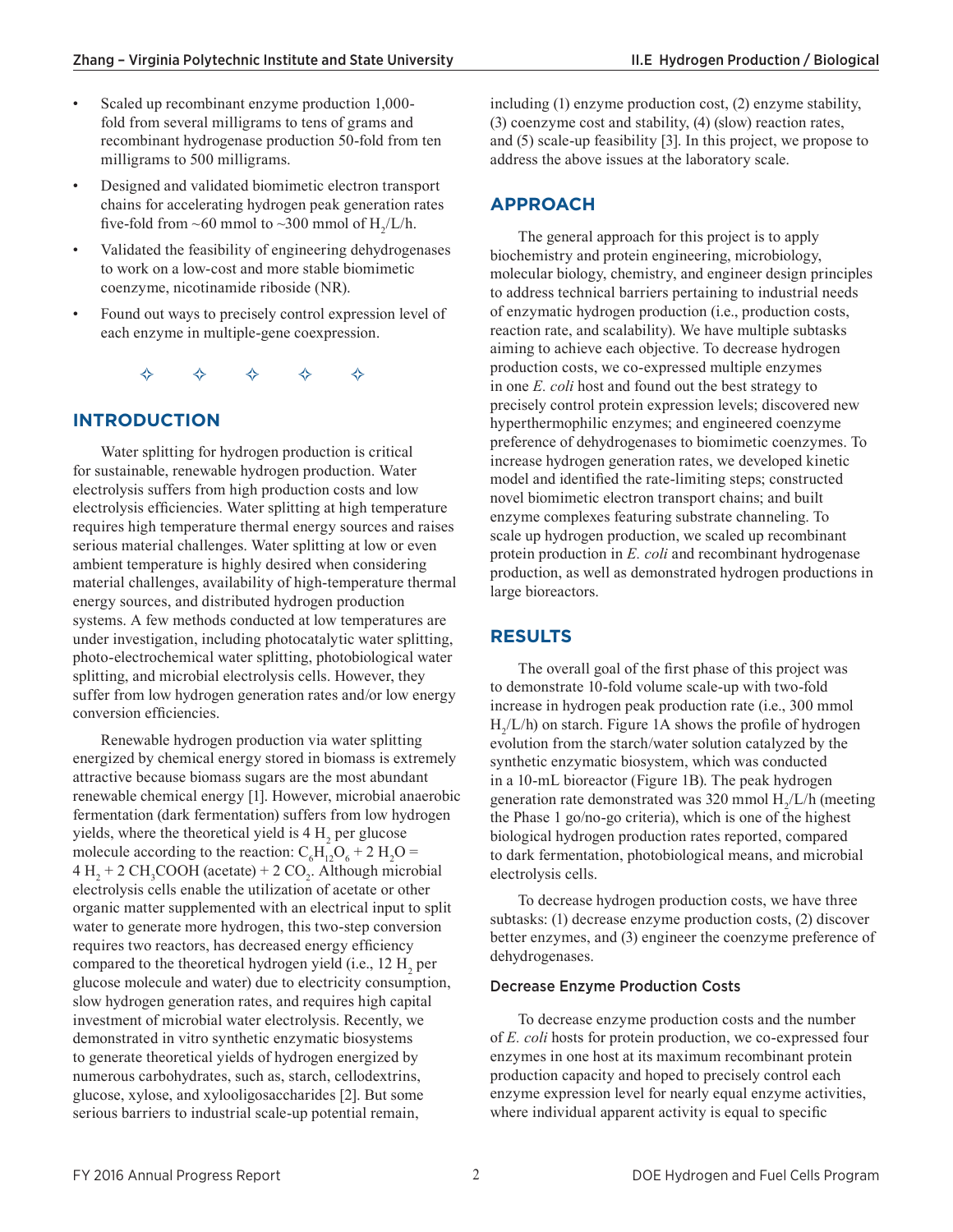



# 10-mL working volume bioreactor

**FIGURE 1.** The profile of the hydrogen evolution from isoamylase-treated corn starch (A) and photo of 10-mL bioreactor for enzymatic hydrogen production based on starch (B).

activity of individual enzyme multiplied by individual enzyme percentage in the cell lysate. We tested four different strategies, testing one vector (Cases 9, 10, and 11) versus two vectors (Case 8), and different deoxyribonucleic acid transcription regulation mechanisms, whether to put the T7 terminator behind each gene (Cases 8 and 11) or only after the last gene (Cases 9 and 10) and/or T7 promoter before the each gene (Cases 8, 10, and 11) or only before the first gene (Case 9) to control protein expression levels (Table 2). The best strategy for our four enzymes is Case 8 with two vectors, each of which encodes two genes and each gene has its own promoter and terminator (Table 2). Consequently, the calculated apparent activity for each of the enzymes in Case 8, based on the enzyme proportion results from the sodium dodecyl sulfate polyacrylamide gel electrophoresis (SDS-PAGE) and the previously tested specific activity for each enzyme, wherein specific activities of  $\alpha$ GP, precious group metal (PGM), glucose 6-phosphate dehydrogenase (G6PDH), and 6-phosphogluconate dehydrogenase (6PGDH) are 20, 350, 35, and 16 U/mg, respectively [2], is similar for

all enzymes in the cell lysate being ~1.6 U/mL of cell culture (Table 2). This suggests that none of the enzymes were overexpressed relative to the others.

#### Discover Better Enzymes

To decrease the enzyme costs through the use of enzymes with more stability (i.e., longer lifetime) and higher specific activities (i.e., less protein use in terms of mass), we have cloned nine new hyperthermophilc enzymes to replace previous modestly thermophilic enzymes. Also, all of the enzymes used in this project can be easily purified by heat precipitation, where  $\sim80^{\circ}$ C heat treatment can deactivate all of the *E. coli* proteins. In the future, enzymatic hydrogen can be produced by a mixture of the heat-treated cell lysates without costly enzyme purification steps.

#### Engineer the Coenzyme Preference of Dehydrogenases

To decrease coenzyme costs of in vitro biosystems, we did coenzyme engineering, changing the coenzyme

| Case<br>Name <sup>a</sup> | Expression ratio (%) |            |       |       |     | Apparent activity (U/mL) <sup>b</sup> |            |       |       | <b>Total</b><br>activity |
|---------------------------|----------------------|------------|-------|-------|-----|---------------------------------------|------------|-------|-------|--------------------------|
|                           | $\alpha$ GP          | <b>PGM</b> | G6PDH | 6PGDH | Sum | $\alpha$ GP                           | <b>PGM</b> | G6PDH | 6PGDH | $(mM)^c$                 |
| Case 8                    | 17                   | 0.75       | 28    | 20    | 66  | 1.6                                   | 1.9        | 1.9   | 1.3   | 24.58                    |
| Case 9                    | 30                   | 6.2        | 4.2   | 1.6   | 42  | 2.8                                   | 16         | 0.29  | 0.10  | 15.48                    |
| Case 10                   | 28                   | 6.9        | 3.9   | 1.3   | 40  | 2.6                                   | 18         | 0.27  | 0.083 | 15.27                    |
| Case 11                   | 16                   | 5.4        | 3.6   | 17    | 42  | 1.5                                   | 14         | 0.25  | 1.1   | 16.67                    |

**TABLE 2.** Comparison of Four-Enzyme Co-Expression Cases in *E. Coli*. The apparent activities of the individual enzyme in the cell lysates and the total activities of the four-enzyme cell lysates based on xylitol formation.

<sup>a</sup> Case 8, two vectors, each of vector encodes two enzyme genes and each gene has its own T7 promoter and T7 terminator; Case 9, 10 and 10, one vector encoding four enzymes. Case 9, one gene-cluster containing *6pgdh, g6pdh, agp,* and *pgm* (one T7 promoter and one T7 terminator); Case 10, the four T7 promoters for the four genes and one T7 terminator in the end of the four-gene cluster; Case 11, one T7 promoter and one T7 terminator for each gene.  $^{\text{b}}$  apparent activity = specific activity of individual enzyme  $\degree$  individual enzyme percentage in the cell lysate.

<sup>c</sup> total activity of the four-enzyme cell lysate was measured based on the formation of xylitol from xylose.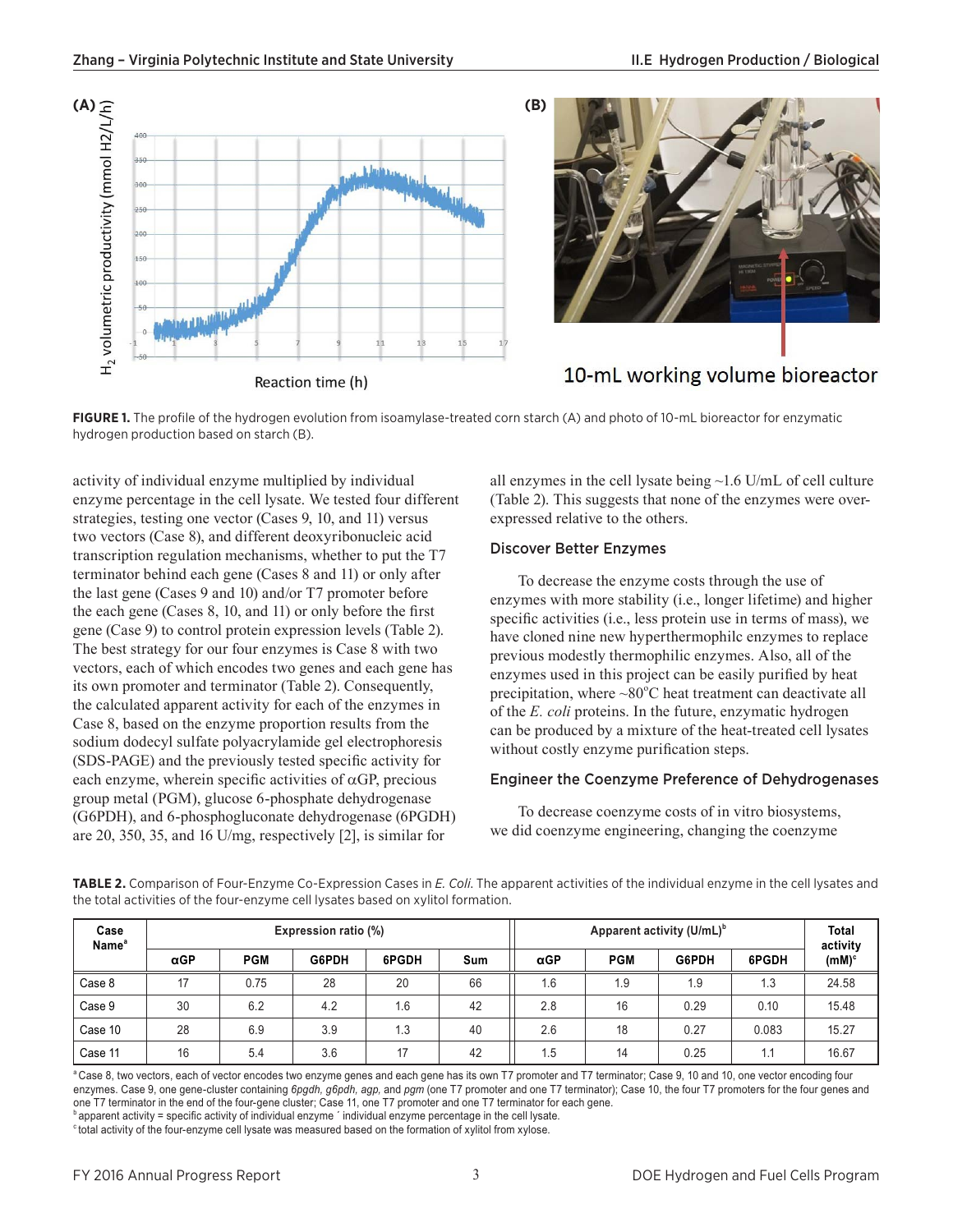preference of two dehydrogenases (i.e., G6PDH and 6PGDH) from nicotinamide adenine dinucleotide phosphate (NADP) to small-size, low-cost and high-stability nicotinamide riboside (NR). The general strategy for coenzyme engineering is based on a combination of rational design and directed evolution. Rational design is a tool of protein engineering based on protein structure, catalytic mechanism, and site-directed mutagenesis; while directed evolution mimics the process of natural selection to evolve enzymes toward a user-defined goal, involving site-saturation or random mutagenesis and screening. To significantly increase 6PGDH activity on NR, we propose to increase its activities from NADP to nicotinamide adenine dinucleotide (NAD) to NR, where NAD is a coenzyme as a bridging compound for coenzyme engineering (Figure 2A). First, we used rational design to identify key amino acids responsible for binding the phosphate group of the NADP via amino acid sequence comparison of wild-type Tm6PGDH to other NADP-preferred 6PGDHs and two NAD-preferred 6PGDH mutants (Figure 2B) and homology structure modeling of Tm6PGDH and NADP (Figure 2C). Second, we generated the deoxyribonucleic acid mutant libraries for covering the key amino acids of dehydrogenases and then screened mutants with enhanced activities on NAD on the plate (Figure 2D). We developed novel high-throughput screening methods for rapid identification of mutants by using a redox dye (revised manuscript submitted to Scientific Reports for publication). Third, the mutants' enzymes, purified via heat precipitation (70°C for 30 min), were characterized for their activities on NADP, NAD, and nicotinamide adenine. The mutagenesis and screening steps can be conducted repetitively. The best mutant, Tm6PGDH (N31E/R32I/T33I), had a reversal of coenzyme preference from NADP to NAD. Also, this mutant has a great increase of its activities on NR, being  $0.197 +$ 0.034 U/mg on NR at 80°C. Similarly, the other G6PDH enzyme mutant also worked on NR. The above results suggest that we have achieved the milestone of coenzyme engineering specific activities of dehydrogenases on NR of more than 0.1 U/mg. In Phase II, we will continue improving the activities of two dehydrogenases on NR.

To increase volumetric productivity of hydrogen, we built a kinetic model for experimental data accommodation



**FIGURE 2.** Strategy of coenzyme engineering ofTm6PGDH. (A) Concept of G6PDH coenzyme engineering from its natural coenzyme NADP to NAD to NR with the structures of coenzymes; (B) amino acid sequence analysis for coenzyme-binding motifs of various G6PDH enzymes with different coenzyme preferences for the identification of key amino acids; (C) molecular homology model of the NAD-G6PDH complex; and (D) photo of the petri-dish-based screening for the identification of positive G6PDH mutants with enhanced activities on NAD, where positive mutants were indicated by arrows.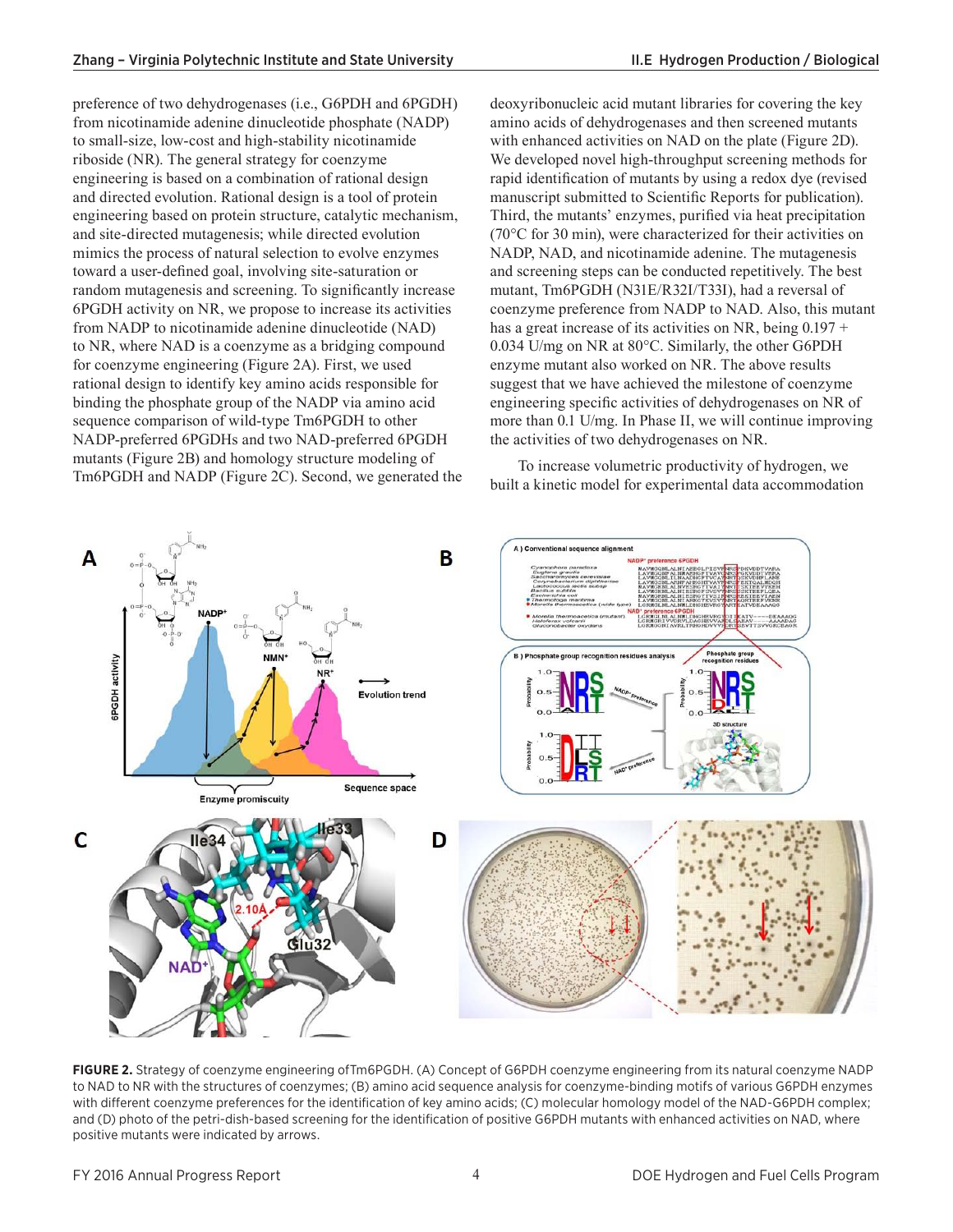and confirmed that the rate-limiting step of the whole biosystem is hydrogen generation from NADPH catalyzed by hydrogenase SH1. Inspired by the natural electron mediator ferredoxin protein for high-speed biohydrogen production bacteria, we investigated the use of small-size non-protein electron mediators such as, benzyl viologen (BV), methyl viologen, and neutral red. We discovered that the best electron mediator was BV for NADPH. The biomimetic electron transport chain was from NADPH (generated from the pentose phosphate pathway) to BV catalyzed by NADPH rubredoxin oxidoreductase (NROR), to hydrogen catalyzed by SH1 (Figure 3A). Starting from substrate G6P via the biomimetic enzymatic pathway, the peak hydrogen generation rate was 310 mmol  $H_2/L/h$  at 80°C (Figure 3B). We also constructed six G6PDH-6PGDH-SH1 enzyme complexes, which may facilitate electron transfer among adjacent enzymes. Our preliminary data indicates the feasibility of further reaction rate enhancements.

To scale up enzymatic hydrogen production, we conducted high-cell density fermentation in 6-L fermenter and accomplished the cell density of ~50 g dry cell weight per liter. Compared to 1-L flask, we were able to increase enzyme production capability by more than 1,000-fold. Such information suggests that bulk enzyme production costs could be as low as \$50/kg [4]. By changing the promoter and enzyme purification tag of SH1, we increased SH1 production capability by 50-fold. Consequently, we scaled up our hydrogen production in 10-mL reactor.

### **CONCLUSIONS AND FUTURE DIRECTIONS**

Although sweet hydrogen production is still in its early stage. Several conclusions can be made:

• The high biological  $H_2$  generation rates achieved suggests that these in vitro hydrogen generation rates are fast enough to produce hydrogen at stationary hydrogen bioreactors.

Engineered dehydrogenases were able to work on biomimetic coenzymes and novel high-throughput screening methods for biomimetic coenzyme engineering were established.

Future work includes:

- Further increase hydrogen production rate.
- Enhance activities of dehydrogenase mutants working on biomimetic coenzymes.
- Scale up enzymatic hydrogen production to 1 L.
- Conduct detailed economic analysis of enzymatic hydrogen production by using H2A model.

### **FY 2016 PUBLICATIONS/PRESENTATIONS**

**1.** Moustafa, Hanan M.A., Taha I. Zaghloul, and Y.H. Percival Zhang. "A Simple Assay for Determining Activities of Phosphopentomutase from a Hyperthermophilic Bacterium *Thermotoga Maritima*." *Analytical Biochemistry* 501 (2016): 75–81.

**2.** Moustafa, H.M.W., E-J. Kim, Z.G. Zhu, C-H. Wu, T.I. Zaghloul, M.W.W. Adams, and Y-HP. Zhang. "Water Splitting for High-Yield Hydrogen Production Energized by Biomass Xylooligosaccharides Catalyzed by an Enzyme Cocktail." *ChemCatChem* (2016): DOI: 10.1002/cctc.201600772, in press.

**3.** Kim, J-E., R. Huang, H. Chen, C. You, and Y-H.P. Zhang. "Facile Insertion of a Large-Size Random Gene Mutagenesis Library into *Escherichia Coli* Plasmid without Restriction Enzymes." *Biotechnology Journal* (2016): DOI: 10.1002/biot.201600121.

**4.** Huang R., Chen H., Zhong C., Kim J-E., Zhang Y-H.P. "High-throughput screening of coenzyme preference change of thermophilic 6-phosphogluconate dehydrogenase from NADP<sup>+</sup> to NAD<sup>+</sup> ." *Scientific Reports* (2016), accepted.

**5.** Invited keynote talk. "Biomanufacturing 4.0: in vitro synthetic enzymatic biosystems beyond the cells' constraints." International Metabolic Science Conference. Shanghai Jiao-Tong University. Shanghai, China (12/15/2016).